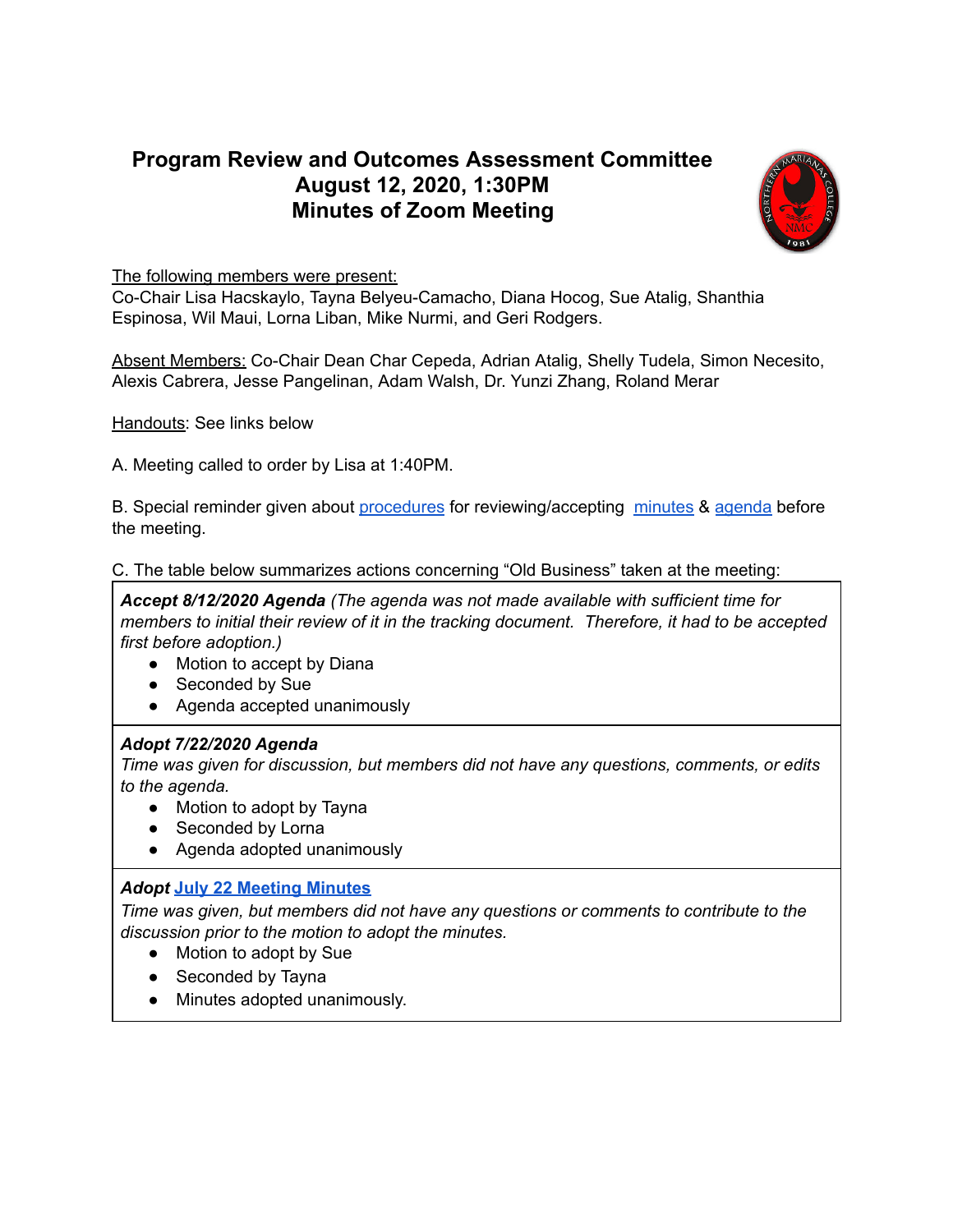#### E. The table below summarizes actions concerning "NEW Business" taken at the meeting:

#### **Discussion of** *[DRAFT](https://docs.google.com/document/d/1CgzJB8-oeOrWIhIOckUQTIzA32bVOuq9gjvSGRkfJl0/edit)* **PROAC [Schedule](https://docs.google.com/document/d/1CgzJB8-oeOrWIhIOckUQTIzA32bVOuq9gjvSGRkfJl0/edit) of Calendar Events**

- Lisa presented the calendar and asked for feedback to be shared at the next meeting on Aug 26..
- Lisa highlighted the 8-hour work days that will be used for [teams](https://drive.google.com/file/d/1g8i2wH0lh5skzTMIdluM7d4QA_D-Fal7/view?usp=sharing) to review PAFS.
	- September 25
	- October 9
	- April 23
	- May (sometime the week of May 20)
- Lorna asked if department heads could be informed of the special work days. Lisa stated that she and Dean Char will be sure to contact them.
- Geri showed the [template](https://docs.google.com/presentation/d/1DteEq2Txn2hsPYIadWHDsB9qJEJnew7n1_k8bSJyCT8/edit#slide=id.p) (with the rubric embedded) for each team's use. The template will be in the Aug 12 sub-folder of the PROAC folder.
- Geri announced the special *PROAC Training for Review Methods in AMS and asked* members to *sign up via the [link](https://forms.gle/8idmStRXmM2q7wQm8).* It will be one-on-one Zoom training.
- Wil asked if the 8-hour work would have a face-to-face component. Lisa stated that it may be possible for teams to have in-person meetings, provided that mask use and social distancing protocols were in place.

### **Program [Assessment](https://drive.google.com/file/d/11EywV5QkiwQyCmpWVcfxSXzZi0R1OF0S/view?usp=sharing) Form (PAF) Rubric**

● Geri presented the rubric & emphasized that PROAC will be using AMS (the rubric was copied and made into an area referred to as Review Methods), with training dates in [August](https://forms.gle/8idmStRXmM2q7wQm8) and September for the convenience of each member.

#### **[Review](https://drive.google.com/file/d/1g8i2wH0lh5skzTMIdluM7d4QA_D-Fal7/view?usp=sharing) Teams Selection of [NON-ACADEMIC](https://docs.google.com/presentation/d/1IzVo7uTuLd6tfhqN842MXHyM7OAIFKrrrvGmYjSGNnc/edit?usp=sharing) areas:**

- Geri explained that areas were grouped together (5 groups of 5 programs) based on length of previous PAFs. Therefore, programs with longer PAFs were grouped with programs who had shorter PAFs.
- Diana pointed out that Rota was left off the list. Geri added Rota to the document during the meeting, bringing the total up to 26 programs.
- Teams were asked to refrain from choosing groups where there would be a conflict of interest due to employment in those areas .
- Lisa announced only one outcome needs to be assessed by each non-academic program. Programs can assess more outcomes, but will only be required to assess one in AY 2020-2021 . She also stated that the Program Assessment Manual for non-academic areas is a work in progress and will be presented at the next meeting, with a manual for academic areas available later.
- **[Teams](https://docs.google.com/presentation/d/1hS185TMURDNMfpxxQ1YmRlc_TtUPGrw32-Z6PKQhw6w/edit#slide=id.g872481ad07_0_1) as of Aug 12**: Non-academic areas added. Roland and Yunzi will need to choose their areas at the next meeting.

F. The following announcements were shared:

- Next meeting: **August 26, Time: 12:00-1:00PM**
- Reminder to sign up for *PROAC Training for Review Methods in AMS via the [link](https://forms.gle/8idmStRXmM2q7wQm8).*
- **●** HW: Please be prepared to give feedback on the *[DRAFT](https://docs.google.com/document/d/1CgzJB8-oeOrWIhIOckUQTIzA32bVOuq9gjvSGRkfJl0/edit)* **PROAC [Schedule](https://docs.google.com/document/d/1CgzJB8-oeOrWIhIOckUQTIzA32bVOuq9gjvSGRkfJl0/edit) of [Calendar](https://docs.google.com/document/d/1CgzJB8-oeOrWIhIOckUQTIzA32bVOuq9gjvSGRkfJl0/edit) Events** at the next meeting.

F. Motion to adjourn by Diana. Seconded by Tayna Motion carried unanimously with Lisa